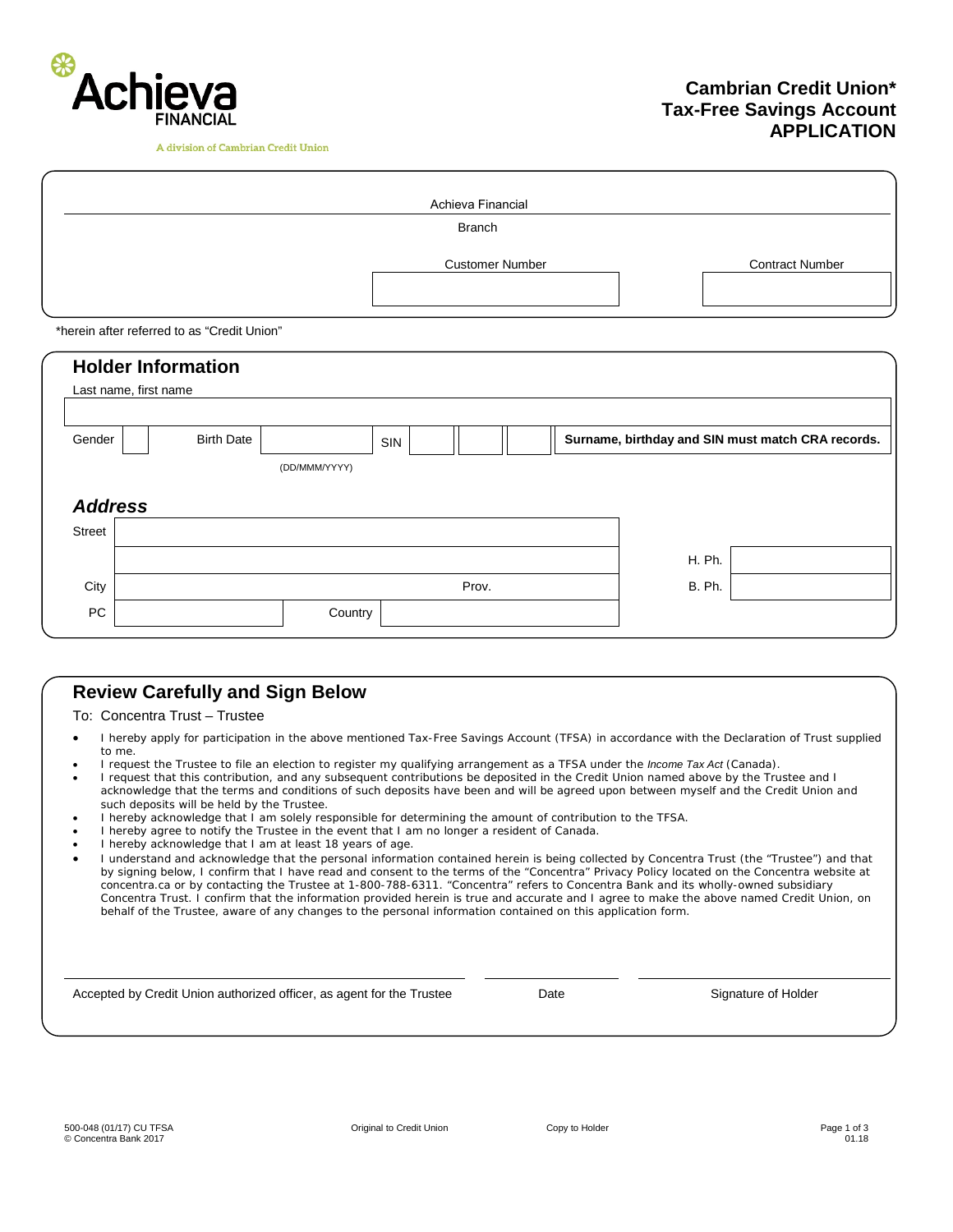### **CAMBRIAN CREDIT UNION TAX-FREE SAVINGS ACCOUNT DECLARATION OF TRUST**

We, Concentra Trust, hereby declare that we accept the trust created between us and the Holder when the Application was signed, upon the following terms:

# **1. Definitions**

The following definitions apply:

**"Contribution"** Any amount paid into your Tax-Free Savings Account

(TFSA) by you. **"Holder"** As defined by the *Income Tax Act,* until your death, is you, and, at and after your death, your Survivor, if the Survivor acquires all of your rights as the holder under this TFSA, including the unconditional right to revoke any beneficiary designation made, or similar direction imposed, by you under the TFSA or relating to property held in connection with the TFSA.

**"TFSA"** The Cambrian Credit Union Tax-Free Savings Account consisting of the Application and this Declaration of Trust.

**"Income Tax Act"** The *Income Tax Act* (Canada), and regulations thereto, both as amended from time to time.

**"Spouse"** As recognized in the *Income Tax Act* as your survivor for the purposes of tax-free savings accounts and, where applicable, incorporates the meaning of the term "common-law partner" as set out in subsection 248(1) of the *Income Tax Act*.

**"Survivor"** Another individual who is, immediately before the individual's death, a spouse or common-law partner of the individual.

**"Trustee"** Concentra Trust **"Agent"** Cambrian Credit Union

# **2. Registration**

We will file your election to register this qualifying arrangement as a TFSA under the *Income Tax Act*.

# **3. Contributions**

We will only accept contributions made by you and we will hold all contributions made to your TFSA, and any income earned on these contributions, as outlined in this Declaration of Trust and as required by the *Income Tax Act.* 

# **4. Withdrawal of Contributions**

Upon receipt of your written application, we will refund to you the amount determined in accordance with paragraph 146.2(2)(d) of the *Income Tax Act.* 

You are permitted to make withdrawals from the TFSA at any time; however, you may be restricted due to the conditions imposed by terms of the investments held in your TFSA.

# **5. Record Keeping**

We will record the details of all contributions to your TFSA, their investment, and<br>of all payments from your TFSA. We will supply you with a statement of these<br>details at least annually. We will complete the regulatory re the *Income Tax Act.* 

## **6. Investment**

All contributions made to your TFSA and all income earned on these contributions will be deposited or invested with our Agent in eligible deposits or equity accounts, in accordance with the *Income Tax Act,* as directed by you in your Application.

## **7. Transfers**

At your direction, we will transfer all investments held in your TFSA, or such portion as you direct, together with all information necessary for the continuance of the TFSA, to another TFSA registered in your name, or in the name of your spouse, or former spouse, pursuant to a decree, order or judgment of a competent tribunal or a written separation agreement, relating to a division of property between yourself and your spouse or former spouse in settlement of rights arising out of your marriage/common-law partnership, on or after the breakdown of your marriage/common-law partnership.

# **8. Successor Holder Election**

You may elect to have your surviving spouse become the holder of your TFSA after your death. This election may be restricted by provincial legislation governing designations of beneficiary on TFSA.

# **9. Beneficiary Designation**

You may designate a beneficiary, in those provinces where the law so permits, to receive the remaining proceeds of your TFSA in the event of your death while your TFSA continues to exist and where your spouse did not become entitled to all future rights under the TFSA as permitted under Clause 8. Details of our requirements for making, changing or revoking such a designation are available from our offices.

## **10. Death**

Where you have not properly elected to have your spouse become the holder of your TFSA, as provided for by Clause 8, we will, once we have received the documentation we require, pay the TFSA proceeds by a single payment, less required income tax deductions, to your designated beneficiary and notify your estate representative of any resulting tax liability. In instances where you have not designated a beneficiary as provided for by Clause 9, the TFSA proceeds will be paid by a single payment, less required income tax deductions, to your estate. When we have made the payment of the fund proceeds to your designated beneficiary or to your estate, we will be considered as fully discharged from any further liability with respect to your TFSA.

# **11. Your Responsibilities**

It is your responsibility to keep us advised, in writing, at all times of any changes in your address and/or residency status.

# **12. Restriction of Trustee (Advantage)**

We cannot give you or any person related to you any benefit, loan or advantage if the benefit, loan or other advantage is conditional upon the existence of your TFSA.

# **13. Amendments**

We may from time to time amend your TFSA by giving you notice in writing. Any amendment cannot, however, be contrary to the provisions of the *Income Tax Act*.

In the event of changes to the *Income Tax Act* the terms of your TFSA may be amended without notice to you to ensure that your TFSA continues to comply with all applicable legislation.

Your TFSA will comply with the prescribed conditions as per the *Income Tax Act.* 

# **14. Notices**

Any notices given to us by you under this TFSA shall be sufficiently given if mailed, postage prepaid by you, to any of our offices and shall be deemed to have been given on the day that such notice is received by us. Any notices given by us to you shall be sufficiently given if mailed, postage prepaid by us, to you at your last address supplied by you and shall be deemed to have been given on the day of mailing.

# **15. Limits of Our Liability**

We shall not be responsible for any loss or damage suffered or incurred by your<br>TFSA, by you or by any beneficiary designated by you, unless caused by or<br>resulting from our dishonesty, negligence, wilful misconduct or lack

# **16. TFSA Trust Borrowing Prohibited**

This TFSA is a trust arrangement and is prohibited from borrowing money or other property for the purpose of this TFSA.

**17. Use of TFSA As Security For a Loan** You may not use your interest or, for civil law, right in the TFSA as security for a loan or other indebtedness unless agreed by us in writing. If agreed to, then

- (a) the terms and conditions of the indebtedness must be those which persons dealing at arm's length with each other would have entered into;
- (b) it must be reasonable to conclude that none of the main purposes for such use is to enable a person (other than you) or a partnership to benefit from the exemption from tax provided by the TFSA; and
- (c) to the extent that the provisions of the second paragraph of Section 4, Section 7 and the first paragraph of Section 18 hereof are inconsistent with using an interest or right in the TFSA as security for a loan or other indebtedness, they will not apply.

# **18. Other Conditions**

We shall maintain this TFSA for the exclusive benefit of you and while you are the Holder under your TFSA, no one other than you or us shall have rights to the TFSA relating to the amount and timing of distributions and the investment of funds.

If applicable, we shall provide you with a copy of the fee schedule in effect from time to time. We shall be entitled to such fees and to reimbursement for all expenses reasonably incurred by us in administering the TFSA as may be provided for in any fee schedule in effect at that time. The fees payable to us are subject to change provided that you shall be given at least 60 days notice prior to any change in such fees becoming effective. Notwithstanding any other provision contained herein, we shall be entitled to additional fees for extraordinary services performed by us from time to time commensurate with the time and responsibility involved. We are fully authorized by you to sell investments of the TFSA in order to realize sufficient monies for the payment of the above fees and expenses and to withdraw payment from the assets of the TFSA without seeking the prior approval or instruction of you.

# **19. Resignation of Trustee**

We may resign at any time by delivering 60 days notice of our resignation to you.<br>In the event of our resignation, you shall appoint a successor trustee who shall be<br>acceptable to us. We shall deliver the property comprise within the TFSA and the records relating thereto, and shall execute such deeds and assurances and do such things as may be requisite in order to ensure the continued and uninterrupted operation of the TFSA. Should you neglect or refuse to appoint a successor trustee who shall be acceptable to us, we reserve the right to transfer assets in specie to you as a withdrawal from your TFSA.

**20. Ultimate Responsibility** We have entered into an Agency Agreement, for the purposes of administration of this TFSA, with the Agent. However, we are ultimately responsible for the administration of the TFSA.